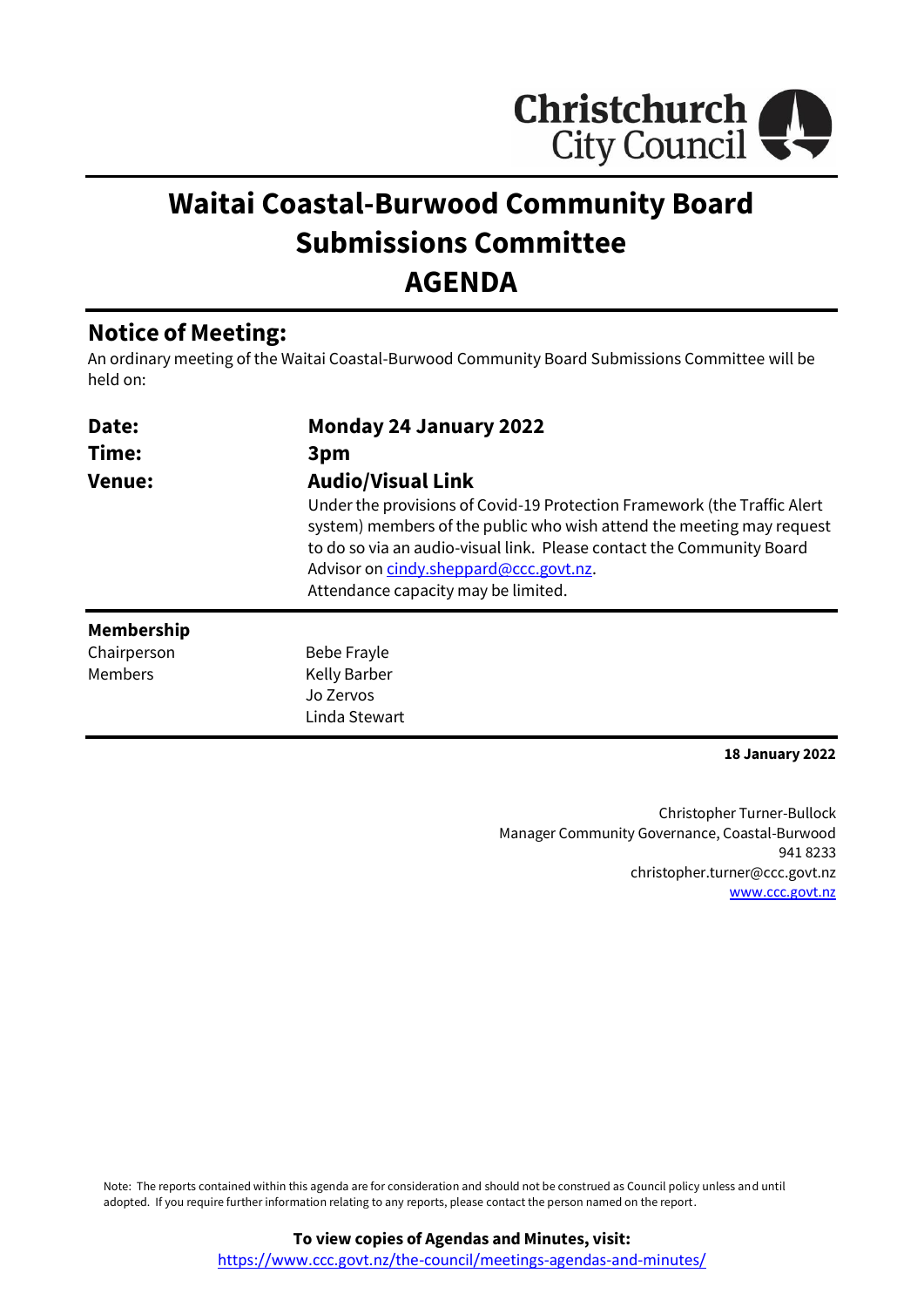

Part AMatters Requiring a Council Decision

### **Part B Reports for Information**

# **Part C Decisions Under Delegation**

#### **TABLE OF CONTENTS**

#### **STAFF REPORTS**

| з. |  |  |  |
|----|--|--|--|
|    |  |  |  |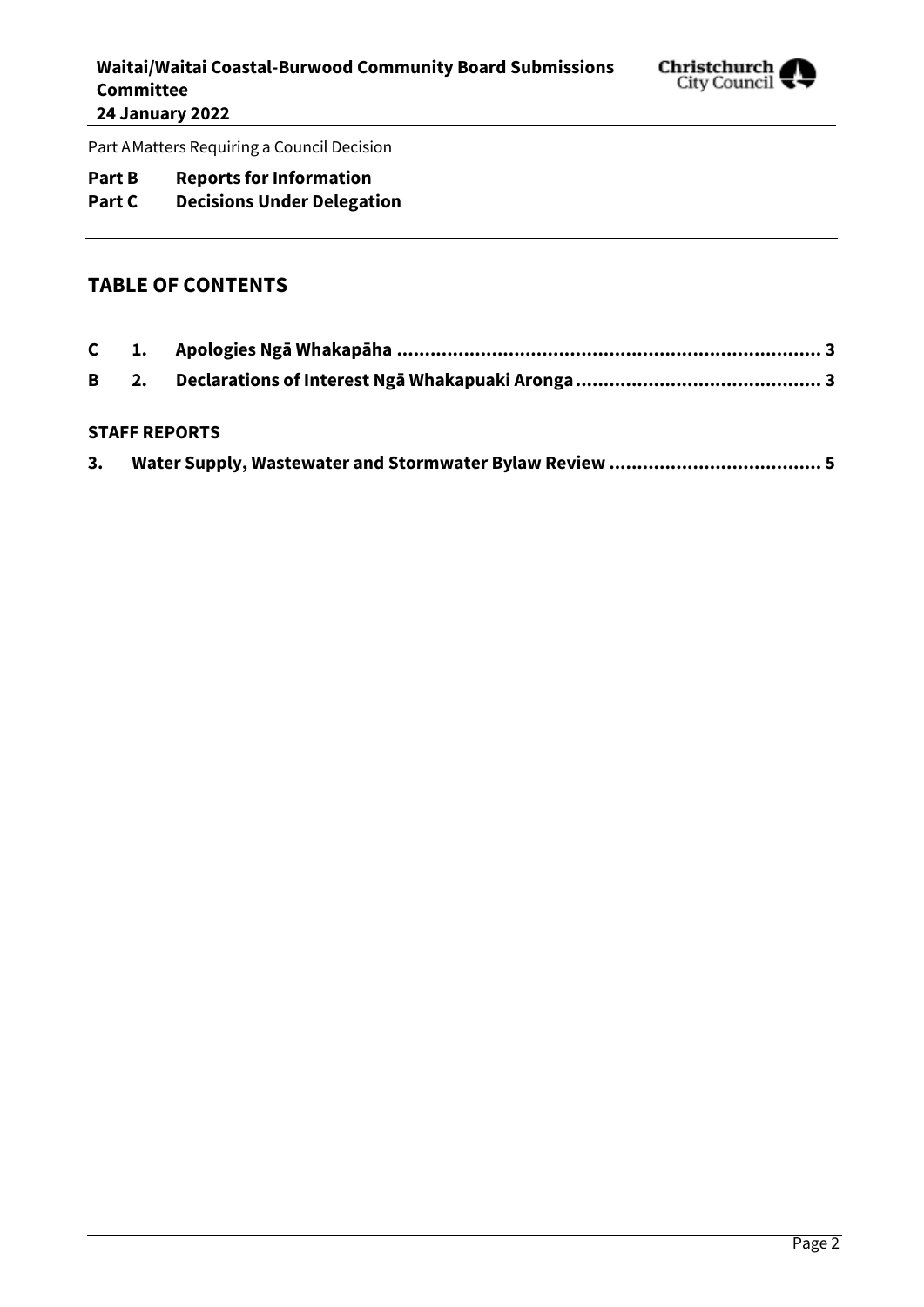

## <span id="page-2-0"></span>**1. Apologies Ngā Whakapāha**

At the close of the agenda no apologies had been received.

### <span id="page-2-1"></span>**2. Declarations of Interest Ngā Whakapuaki Aronga**

Members are reminded of the need to be vigilant and to stand aside from decision making when a conflict arises between their role as an elected representative and any private or other external interest they might have.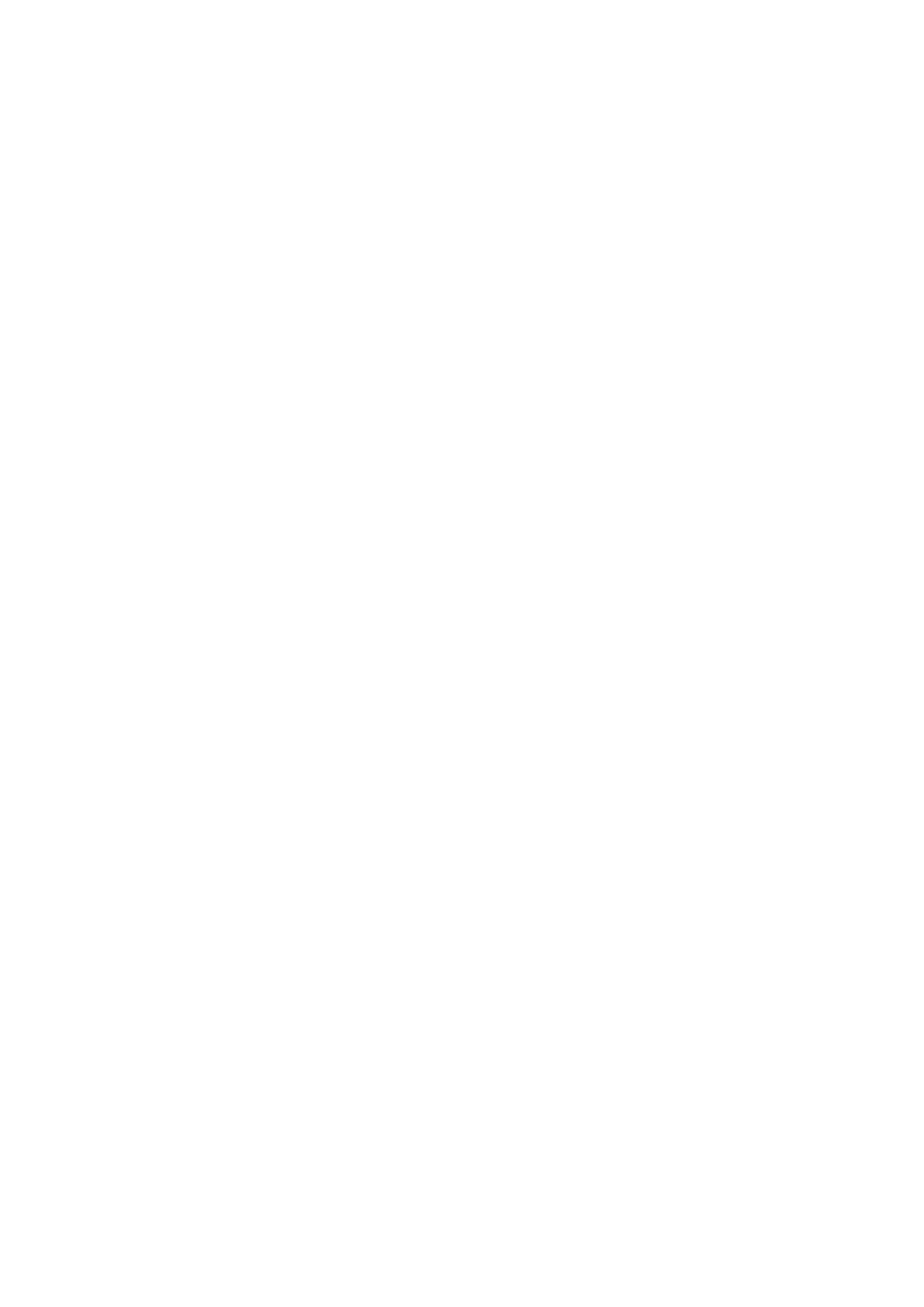

# <span id="page-4-0"></span>**3. Water Supply, Wastewater and Stormwater Bylaw Review**

| Reference Te Tohutoro: 21/1677616 |                                                                              |
|-----------------------------------|------------------------------------------------------------------------------|
| <b>Report of Te Pou Matua:</b>    | <b>Cindy Sheppard, Community Board Advisor</b><br>cindy.sheppard@ccc.govt.nz |
| <b>General Manager</b>            | Mary Richardson, General Manager Citizens and Community                      |
| Pouwhakarae:                      | mary.richardson@ccc.govt.nz                                                  |

#### **1. Brief Summary**

- 1.1 The purpose of this report is for the Waitai Coastal-Burwood Community Board Submissions Committee to consider the preparation of a Board Submission to the Council on the Water Supply, Wastewater and Stormwater Bylaw Review.
- 1.2 The bylaws for water supply, wastewater and stormwater are about protecting public infrastructure.

Water Supply – the focus is on ensuring the protection of public health.

Wastewater – the focus is on ensuring the functionality of the network – avoiding things that block pipes or impact on the biological processes of the wastewater treatment plant.

Stormwater – the focus is on ensuring the functionality of the network – avoiding things that block pipes or waterways, and avoiding contaminants that can impact negatively on the environment.

#### Background and Reasons for the proposed new bylaws:

Legislation requires that the bylaw be reviewed by 2024, but the Council have reviewed it sooner to help meet the Council's new stormwater obligations under the Comprehensive Stormwater Network Discharge Consent and to improve and update the bylaw to ensure it is fit for purpose.

Although national changes have been foreshadowed in the Government's Three Waters Reform Programme, the changes are not yet finalised and changes may be several years away from being implemented.

The proposed changes to the bylaw are recommended, irrespective of the Three Waters Reform Programme as they will enable the Council to meet new requirements that are already in place and will update the bylaw.

The Government's reform is separate and outside of the scope of this bylaw.

#### New bylaw structure:

The proposed approach is to split the current bylaw into two separate new bylaws – one for water supply and wastewater and the other for stormwater and land drainage. The reasons for this are:

The stormwater network is very different to the drinking water and wastewater networks. Water supply and wastewater are closed, piped networks while the stormwater network is an open system made up of a mix of pipes, drains, overland flow paths and is integrated with roads, natural waterways, and parks.

There are a number of significant changes required under the Comprehensive Stormwater Network Discharge Consent (CSNDC) for stormwater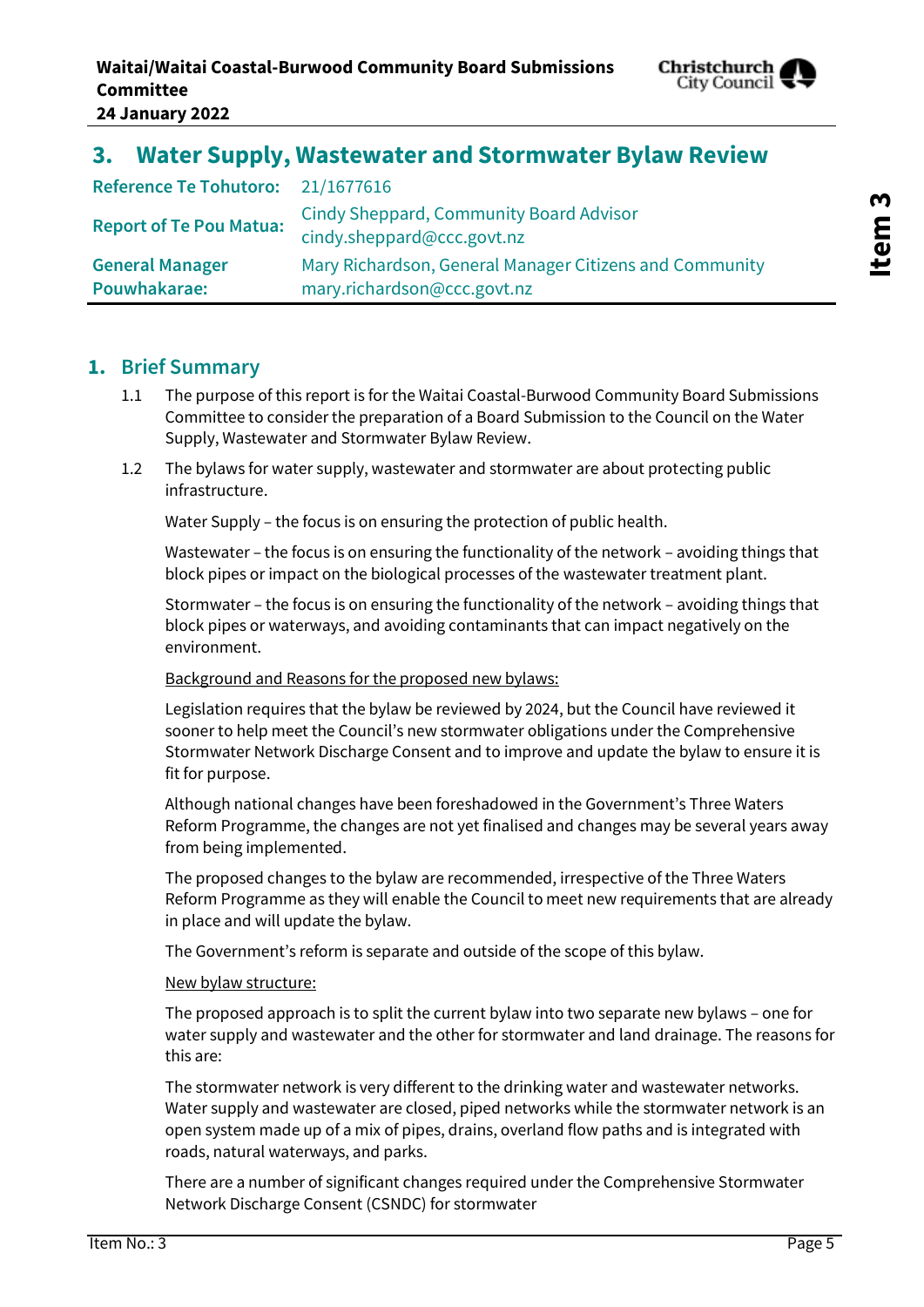# **Waitai/Waitai Coastal-Burwood Community Board Submissions Committee**



**24 January 2022**

It is also helpful for administrative reasons because the current bylaw is our largest and one of the more technically complex bylaws.

- 1.3 The following links are provided to assist the Submissions Committee in its deliberations:
	- Have your Say page:

<https://ccc.govt.nz/the-council/haveyoursay/show/472>

[Water-Supply-and-Wastewater-Bylaw-2022-PRINT.pdf](https://ccc.govt.nz/assets/Documents/Consultation/2021/11-November/CIT4860-Draft-Water-Supply-and-Wastewater-Bylaw-2022-PRINT.pdf)

- Draft Water Supply and Wastewater Bylaw 22022: [https://ccc.govt.nz/assets/Documents/Consultation/2021/11-November/CIT4860-Draft-](https://ccc.govt.nz/assets/Documents/Consultation/2021/11-November/CIT4860-Draft-Water-Supply-and-Wastewater-Bylaw-2022-PRINT.pdf)
- Draft Stormwater and Land Drainage Bylaw 2022:

[https://ccc.govt.nz/assets/Documents/Consultation/2021/11-November/CIT4860-Draft-](https://ccc.govt.nz/assets/Documents/Consultation/2021/11-November/CIT4860-Draft-Water-Stormwater-Bylaw-2022-PRINT.pdf)[Water-Stormwater-Bylaw-2022-PRINT.pdf](https://ccc.govt.nz/assets/Documents/Consultation/2021/11-November/CIT4860-Draft-Water-Stormwater-Bylaw-2022-PRINT.pdf)

 The Council's current bylaw that regulates stormwater matters – Water Supply, Wastewater and Stormwater Bylaw 2014:

[https://ccc.govt.nz/assets/Documents/Consultation/2021/11-](https://ccc.govt.nz/assets/Documents/Consultation/2021/11-November/ChristchurchCityCouncilWatersupplyWastewaterandStormwaterBylaw2014.pdf) [November/ChristchurchCityCouncilWatersupplyWastewaterandStormwaterBylaw2014.pdf](https://ccc.govt.nz/assets/Documents/Consultation/2021/11-November/ChristchurchCityCouncilWatersupplyWastewaterandStormwaterBylaw2014.pdf)

Submissions close on the Water Supply, Wastewater and Stormwater Bylaw Review on  $1.4$ Wednesday 9 February 2022.

#### **2. Officer Recommendations Ngā Tūtohu**

That the Waitai Coastal-Burwood Community Board Submissions Committee:

- $1.$ Consider preparing a submission on behalf of the Board on the Water Supply, Wastewater and Stormwater Bylaw Review.
- $2.$ Note that given the consultation timetable, the Submissions Committee will exercise its delegated authority to complete and lodge a submission on behalf of the Board.